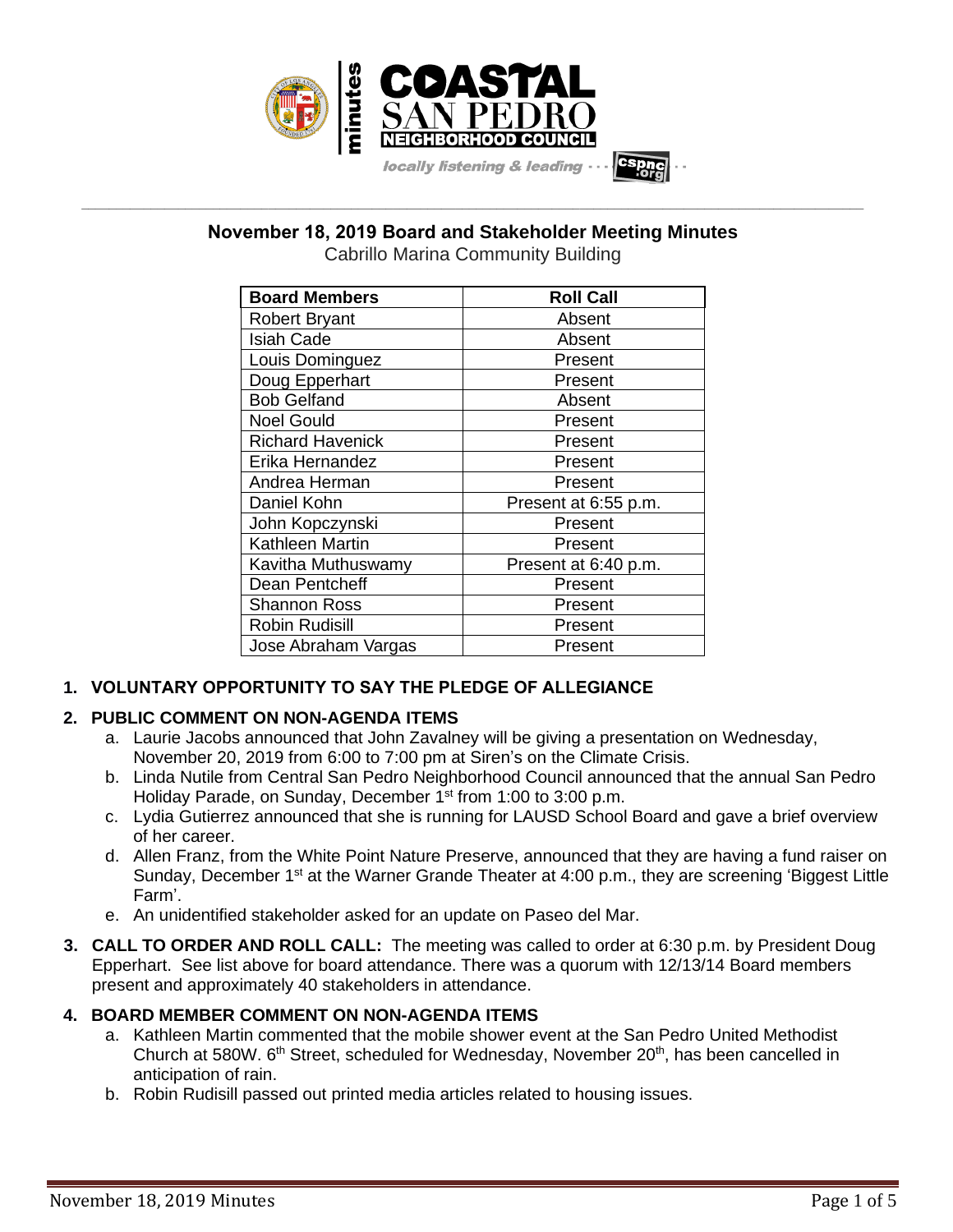- c. Dean Pentcheff commented on the Paseo Del Mar landslide, the city has various proposals, in February 2019 the Commission on Public Works voted to have a company design a bridge for the area, in July 2019 the Department of Public Works adopted the final EIR, it but it has not been adopted by City Council.
- **5. APPROVAL OF PRIOR MEETING MINUTES** October 21, 2019 meeting minutes Approved without objection.

## **6. REPORTS FROM GOVERNMENT AGENCY REPRESENTATIVES**

- a. **LAPD**  Senior Lead Officer Winter
	- i. Officer Winter gave a brief overview of crime statistics for the area.
	- ii. Officer Winter answered questions from the board and stakeholders.
- b. **Port of Los Angeles** Augie Bezmalinovich
	- i. The Next meetings of the Board of Harbor Commissioners will be Thursday, November 21<sup>st</sup>, and Thursday, December 5<sup>th</sup> (closed session only), at the port administration building at 9:00 a.m.
	- ii. The annual Holiday Boat Parade will be Saturday, December  $7<sup>th</sup>$  at 6:00 p.m.
- c. **Councilman Joe Buscaino** San Pedro Field Deputy Ryan Ferguson
	- i. Mr. Ferguson gave a very brief report which included some of the following.
	- ii. The office closed will be closed Thursday and Friday, November  $28<sup>th</sup>$  and  $29<sup>th</sup>$  in observance of the Thanksgiving holiday.
	- iii. The annual San Pedro Holiday Parade, on Sunday, December  $1<sup>st</sup>$  from 1:00 to 3:00 p.m.
	- iv. On Thursday, December  $5<sup>th</sup>$  the annual tree lighting and snow event will take place in Pepper Tree Plaza from 4:00 to 8:00 p.m.
- d. **Department of Neighborhood Empowerment (DONE)** Not present
- e. **Assembly member Patrick O'Donnell** Hina Ahmad, Field Representative Not present

### **7. PRESENTATION FROM HARBOR WORKSOURCE CENTER**

- a. Center Manager, Carla Hendy-Anguiano presented detailed information regarding the services offered at the center.
- b. The center used to be located on Gaffey Street. It is now located at 222 W. 6<sup>th</sup> Street, Suite 410.
- c. The services offered are free, they assist both youth and adults.
- d. Services include resume writing, and job training.
- e. For more information visit [https://www.pacific-gateway.org/.](https://www.pacific-gateway.org/)
- f. Ms. Hendy-Anguiano answered questions from the board and stakeholders.

### **8. MOTION URGING REPAIR OF SLURRY COATING ROADWORK IN LELAND ST. AREA** – *Planning and Land Use Committee*

*Whereas,* the recently applied slurry coating repair work in the Leland St. area has crumbled, resulting in dust that affects breathing, coats cars, and creates chipped debris that runs off into the ocean, therefore

*Resolved,* the Coastal San Pedro Neighborhood Council requests that the District 15 Council Office work with City agencies to fix the problem.

*Whereas*, recent slurry seal coating applied to streets within the boundaries of the Coastal San Pedro Neighborhood Council, appears to be botched and negatively impacting our coastline, the environment and air quality;

*Resolved*, the Coastal San Pedro Neighborhood Council requests Councilman Joe Buscaino coordinate with the appropriate agencies to cause the botched slurry coating to be removed and reapplied in areas where it is determined that the slurry coat failed or is failing, due to either product defect or contractor error, and where a third party liability exists, at no additional cost to taxpayers.

**Motion** by **Kathleen Martin** to approve the substitute motion above, second by **Noel Gould**, and with 14 yes (Dominguez, Epperhart, Gould, Havenick, Herman, Hernandez, Kohn, Kopczynski, Martin, Muthswamy, Pentcheff, Ross, Rudisill, and Vargas), 0 no, and 0 abstention.

**Motion** from committee as substituted passed with 14 yes (Dominguez, Epperhart, Gould, Havenick, Herman, Hernandez, Kohn, Kopczynski, Martin, Muthswamy, Pentcheff, Ross, Rudisill, and Vargas), 0 no, and 0 abstention.

## **9. MOTION RECOMMENDING DENIAL OF PROJECT PROPOSED FOR 2111 PACIFIC AVE.** – *Planning and Land Use Committee*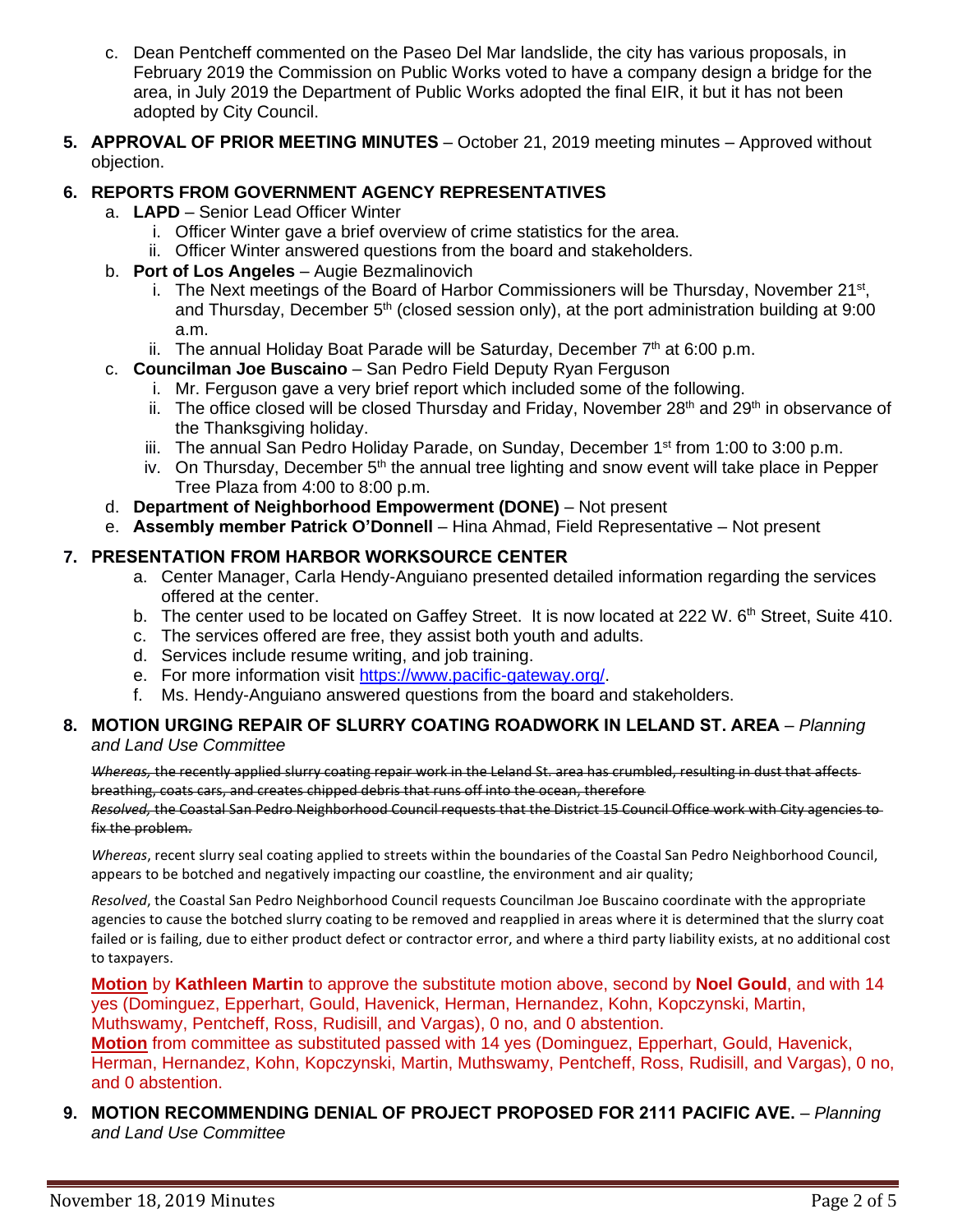The Coastal San Pedro Neighborhood Council recommends denial of the project proposed for 2111 Pacific Ave. as currently proposed but will offer support if the project provides one parking space for each bedroom, if the project is limited to three stories not exceeding 30 feet, and if the affordable housing for the project is increased to 24 units. **, if the project is changed to be LEED certified,**

**If the project incorporates native plants into the landscape plan as per the San Pedro Urban Greening Plan,**

**If the design for the project is changed to a building design that would be compatible with the surrounding neighborhood as opposed to similar to comparable projects downtown.**

**Motion** by **Robin Rudisill** to amend the motion **as noted above**, second by **Noel Gould**, and with 14 yes (Dominguez, Epperhart, Gould, Havenick, Herman, Hernandez, Kohn, Kopczynski, Martin, Muthswamy, Pentcheff, Ross, Rudisill, and Vargas), 0 no, and 0 abstention.

**Motion** from committee as amended passed with 13 yes (Epperhart, Gould, Havenick, Herman, Hernandez, Kohn, Kopczynski, Martin, Muthswamy, Pentcheff, Ross, Rudisill, and Vargas), 0 no, 0 abstention, and 1 out of room (Dominguez).

#### **10. MOTION SUPPORTING PROPOSED STORAGE FACILITY FOR 2215 N. GAFFEY ST.** – *Planning and Land Use Committee*

The Coastal San Pedro Neighborhood Council has reviewed and supports the proposed Storage Facility to be located at 2215 N. Gaffey St, San Pedro. Sandwiched between a Home Depot and the Navy Fuel Depot, this seems to be an appropriate location for such a project.

Our support is conditioned on the City imposing the following requirements:

- 1. The fencing in front will be wrought iron.
- 2. Curbs, gutter, and sidewalk will be added in front of the facility connected to the existing sidewalk in front of Home Depot,
- 3. The only signage will be on the building itself.
- 4. The construction contract will contain a local hiring provision.
- 5. The front of the building will be landscaped with two 36-inch box crape myrtle trees and six 24-inch box western redbud trees. Additional landscaping will be provided along the perimeter of the facility.
- 6. The lighting levels on the exterior will not be a glare source to the neighbors to the West and as viewed from Gaffey.
- 7. The developer will work with the Council Office to provide additional streetscape improvements as a community benefit.

Motion from committee passed with 14 yes (Dominguez, Epperhart, Gould, Havenick, Herman, Hernandez, Kohn, Kopczynski, Martin, Muthswamy, Pentcheff, Ross, Rudisill, and Vargas), 0 no, and 0 abstention.

#### **11. MOTION SUPPORTING JOINT DEVELOPMENT OF PROPOSALS FOR THE POINT FERMIN HISTORIC LIGHT STATION PROPERTY** – *Coastline and Parks Committee*

*Whereas,* the Recreation and Parks Department has recently acquired jurisdiction over the recent acquisition of the Point Fermin Historic Light Station property, and

*Whereas,* the Point Fermin Lighthouse Society has been instrumental in furthering public outreach, developing the current Use Plan, and the furnishing of the Point Fermin Historic Light Station property, and

*Whereas,* the Use Plan requires public access, use and benefit, now

*Therefore,* the Coastal San Pedro Neighborhood Council requests that negotiations for usage and protection of this property include the Point Fermin Lighthouse Society, the Coastal San Pedro Neighborhood Council, the Los Angeles Recreation and Parks Department and other interested stakeholders.

Motion from committee passed with 14 yes (Dominguez, Epperhart, Gould, Havenick, Herman, Hernandez, Kohn, Kopczynski, Martin, Muthswamy, Pentcheff, Ross, Rudisill, and Vargas), 0 no, and 0 abstention.

#### **12. ESTABLISHMENT OF A JOINT ENVIRONMENT SUSTAINABILITY COMMITTEE FOR HARBOR AREA NEIGHBORHOOD COUNCILS** – *Joint Sustainability Committee (nascent)*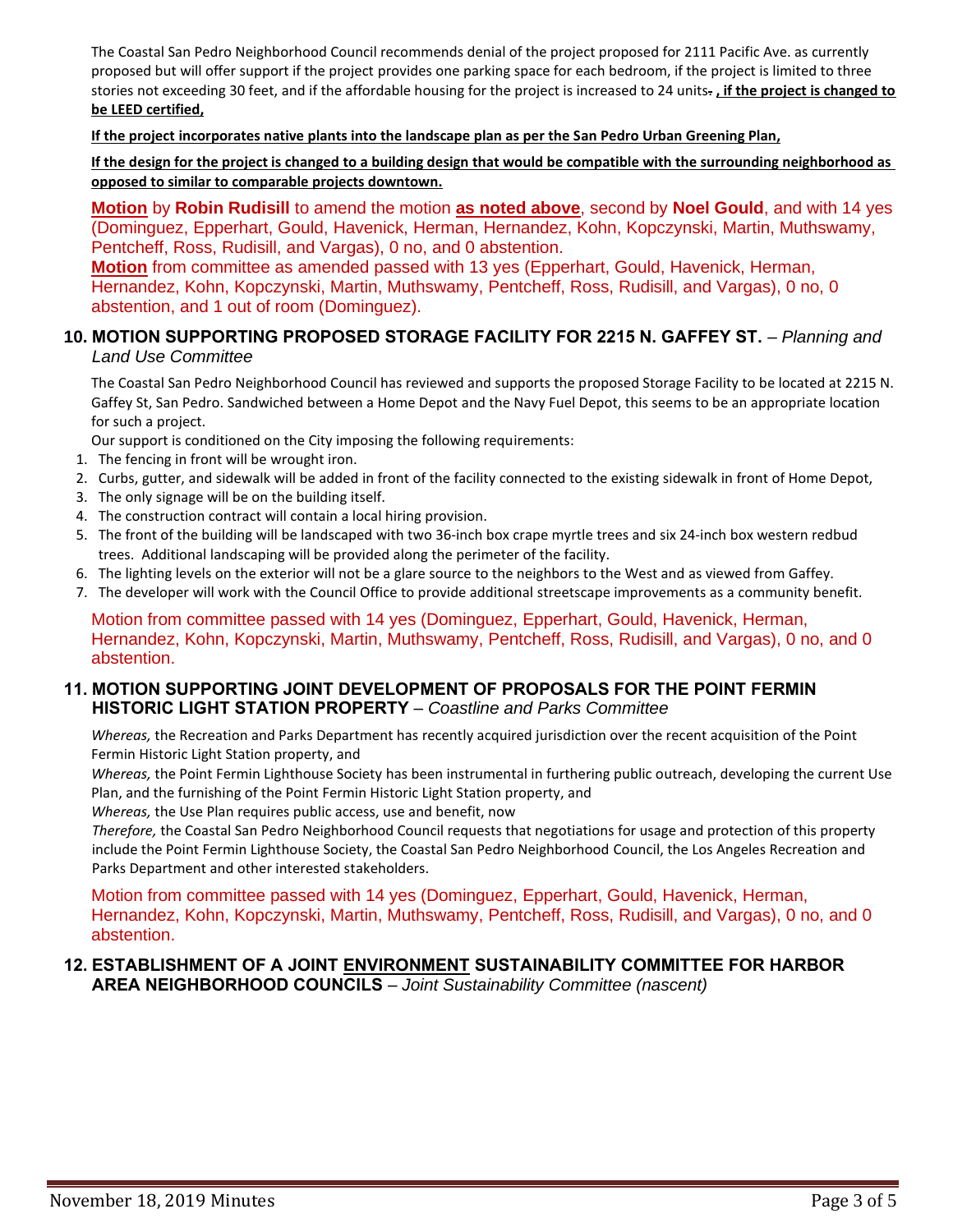*Resolved,* the Coastal San Pedro Neighborhood Council supports establishment of a Joint Sustainability Committee for Harbor Area Neighborhood Councils, with the following considerations:

- 1. The Joint Environmental & Sustainability Committee and its Membership is hereby established.
- 2. Members of the Joint Committee shall be the Sustainability Committee members of the Coastal San Pedro Neighborhood Council and Northwest San Pedro Neighborhood Council, and the Port/Environment Committee members of the Central San Pedro Neighborhood Council, with the intent to seek membership of other Neighborhood Councils within Council District 15.
- 3. Meetings will be held on the 3<sup>rd</sup> Tuesday of the month.
- 4. Richard Havenick will be the Chair of the Joint Committee.
- 5. Replacement Chair (as needed) will be one of the other Committee Chairs.

As there are communal interests by the stakeholders of San Pedro on environmental issues, this joint committee's mission shall be to hear input regarding environmental and sustainability issues, advise, and take action on issues that impact our stakeholders.

Motion from committee passed with 14 yes (Dominguez, Epperhart, Gould, Havenick, Herman, Hernandez, Kohn, Kopczynski, Martin, Muthswamy, Pentcheff, Ross, Rudisill, and Vargas), 0 no, and 0 abstention.

#### **13. COMMITTEE REPORTS**

- a. Administrative Operations Committee Chair Dean Pentcheff No new information
- b. Communications Committee Chair Shannon Ross No new information
- c. 22. Emergency Preparedness and Public Safety Committee Chair Bob Gelfand Not present
- d. Parks and Coastline Committee Chair Noel Gould
	- i. Mr. Gould announced "Ocean and Art" workshop in the art of Japanese fish printing at the Cabrillo Marine Aquarium.
- e. Sunken City Ad Hoc Committee Chair Noel Gould No new information
- f. Environment and Sustainability Committee Chair Richard Havenick No new information
- g. Homelessness Committee Chair Kathleen Martin
	- i. Mobile showers will be coming once a month to San Pedro Methodist Church, at 580 w  $6<sup>th</sup>$ Street. They are paid for by Supervisor Janice Hahn's office.
	- ii. There are now a Safe Parking sites in San Pedro and Watts.
- h. Port Committee Chair Louis Dominguez No new information
- i. Planning and Transportation Chair Robin Rudisill No additional information
	- i. To view notes from the latest meeting please go to [https://www.cspnc.org/agendas-minutes](https://www.cspnc.org/agendas-minutes-planning-trans)[planning-trans.](https://www.cspnc.org/agendas-minutes-planning-trans)
- **14. TRESURER'S REPORT** Louis Dominguez, Treasurer Gave a brief overview of current funding levels

#### *Budget and Finance (Consent Calendar)*

#### **15. APPROVAL OF MONTHLY EXPENDITURE REPORT FOR OCTOBER 2019.**

**16. APPROVAL OF MONTHLY EXPENSES, INCLUDING APPROVAL OF TREASURER'S PAYMENT OF ALL RECURRING NEIGHBORHOOD COUNCIL EXPENSES INCLUDING (BUT NOT LIMITED TO) LLOYD STAFFING, THE MAILROOM, ANGELS GATE CULTURAL CENTER MEETING EXPENSES, VENDOR(S) FOR MEETING REFRESHMENTS, AND OFFICE SUPPLIES**

Motion by **Louis Dominguez** to approve items 15 and 16 of the consent calendar as presented, second by **Noel Gould**, and with 14 yes (Dominguez, Epperhart, Gould, Havenick, Herman, Hernandez, Kohn, Kopczynski, Martin, Muthswamy, Pentcheff, Ross, Rudisill, and Vargas), 0 no, and 0 abstention.

#### **17. APPROVAL OF FUNDING REQUESTS RECEIVED FROM COMMITTEES**

a. Homelessness Committee requests \$100 to provide snacks at the Homelessness Count event.

**Motion** by **Kathleen Martin** to amend item 17 to approve **Coastal San Pedro Neighborhood Council to host the volunteer center at LAPD Harbor Station for the Los Angeles Homeless Services Authority annual Homeless Count for Service Planning Area 9 in the San Pedro area and purchase snacks in an amount not to exceed \$100**, second by **Noel Gould**, and with 14 yes

(Dominguez, Epperhart, Gould, Havenick, Herman, Hernandez, Kohn, Kopczynski, Martin, Muthswamy, Pentcheff, Ross, Rudisill, and Vargas), 0 no, and 0 abstention.

**Motion** by **Kathleen Martin** to approve item 17 as amended, second by **Noel Gould**, and with 14 yes (Dominguez, Epperhart, Gould, Havenick, Herman, Hernandez, Kohn, Kopczynski, Martin, Muthswamy, Pentcheff, Ross, Rudisill, and Vargas), 0 no, and 0 abstention.